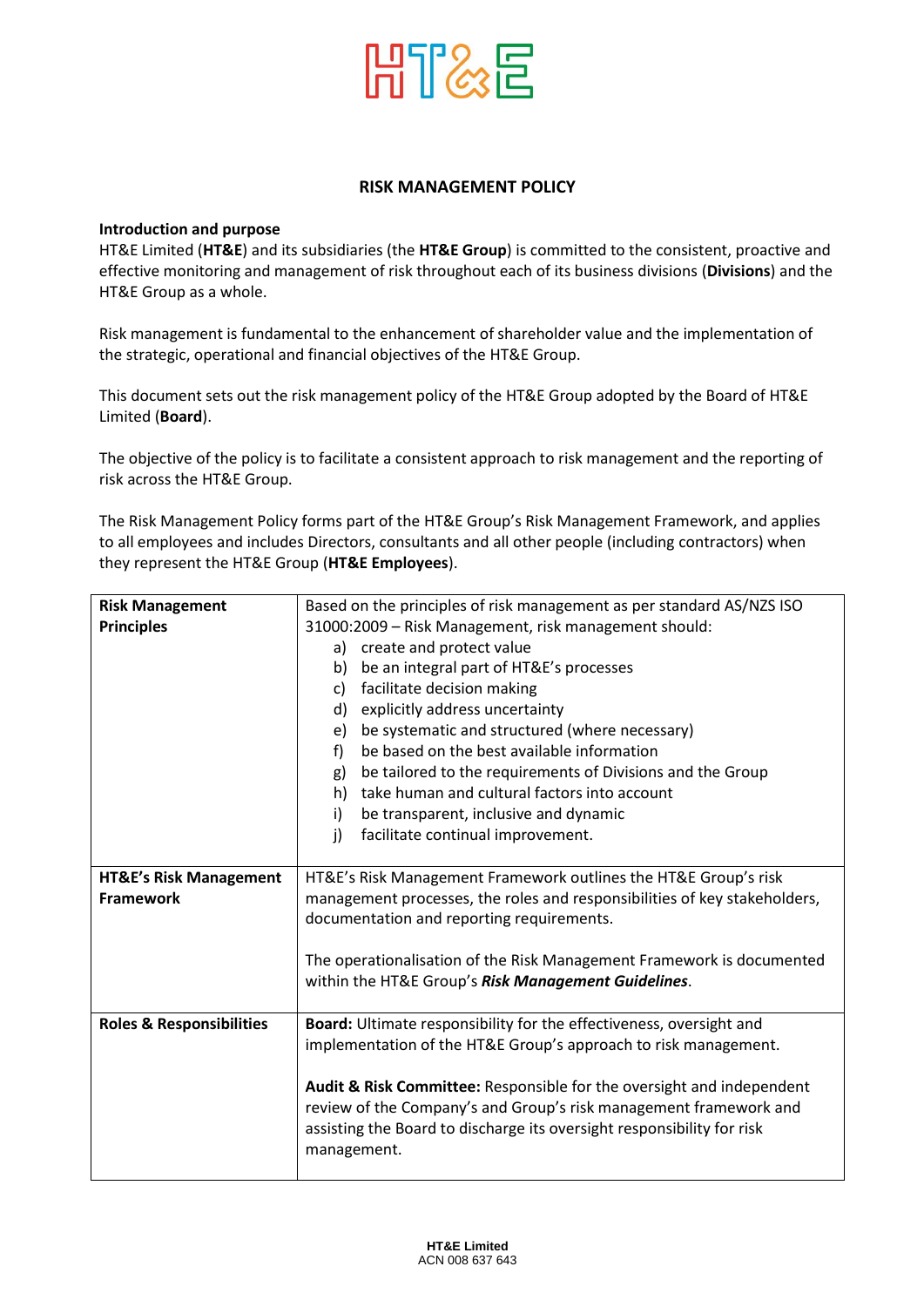

|                      | Group CEO and CFO: Responsible to the Board and Audit & Risk Committee<br>for:                                                                                                                                                                 |
|----------------------|------------------------------------------------------------------------------------------------------------------------------------------------------------------------------------------------------------------------------------------------|
|                      | the management of strategic, operational and financial risk of the<br>$\bullet$<br>Group.                                                                                                                                                      |
|                      | monitoring progress against financial and operational performance<br>targets.                                                                                                                                                                  |
|                      | driving a culture of risk management throughout the HT&E Group.<br>$\bullet$                                                                                                                                                                   |
|                      | Divisional CEO and Functional Head: Responsible for:<br>the day to day identification, assessment and management of risks.<br>٠                                                                                                                |
|                      | implementation of risk management controls, processes and policies<br>$\bullet$<br>and procedures appropriate for their businesses.                                                                                                            |
|                      | driving a culture of risk management.                                                                                                                                                                                                          |
|                      | Risk Function: Responsible for providing guidance where required and<br>developing tools, templates and policies that facilitate the identification,<br>management and reporting of risk and support the overall Risk<br>Management Framework. |
| <b>Risk Profile</b>  | The HT&E Group is a media and entertainment company.                                                                                                                                                                                           |
|                      | As HT&E Group is a media and entertainment group operating in Australia<br>and Hong Kong, the HT&E Group is subject to diverse types of risk including,<br>but not limited to:                                                                 |
|                      | a) Governance, Risk & Compliance                                                                                                                                                                                                               |
|                      | b) Strategy & Planning                                                                                                                                                                                                                         |
|                      | c) Brands & Reputation<br>d) Content Development, Production & Distribution                                                                                                                                                                    |
|                      | e) Infrastructure                                                                                                                                                                                                                              |
|                      | Information Technology - Infrastructure<br>f)                                                                                                                                                                                                  |
|                      | Information Technology - Cyber security<br>g)                                                                                                                                                                                                  |
|                      | While currently the HT&E Group has no material exposure to specific<br>environmental or social sustainability risks, HT&E continues to monitor and                                                                                             |
|                      | update the risk profile as required.                                                                                                                                                                                                           |
| <b>Risk Appetite</b> | Risk appetite is defined as the level of risk HT&E is willing to accept to                                                                                                                                                                     |
|                      | achieve its organisational objectives.                                                                                                                                                                                                         |
|                      | HT&E's risk appetite influences and guides decision making, clarifies                                                                                                                                                                          |
|                      | strategic intent and ensures choices align with the capabilities of HT&E.                                                                                                                                                                      |
|                      | HT&E recognises that in order to achieve its strategic objectives it must be<br>willing to take and accept informed risks. Risks relating to innovation,                                                                                       |
|                      | attracting and retaining talent and content to drive audiences, and address                                                                                                                                                                    |
|                      | the needs of advertisers are encouraged within defined parameters.<br>However, in doing so it is not acceptable to trade off financial or strategic                                                                                            |
|                      | returns by compromising compliance with the law, the safety of HT&E's                                                                                                                                                                          |